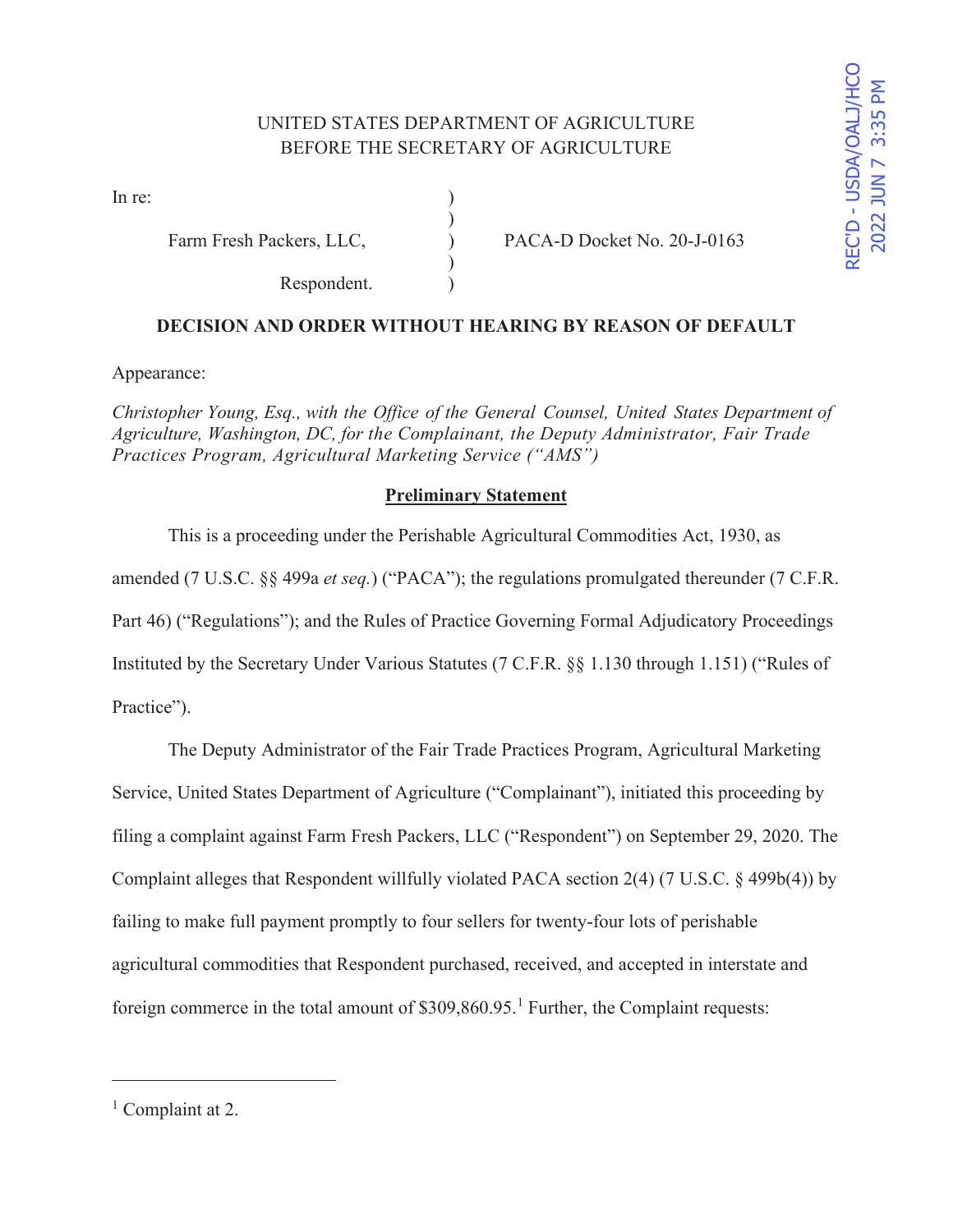- 1. That *unless Respondent fails to file an answer within the time allowed*, or admits all the material allegations of this Complaint, this proceeding be set for oral hearing in conformity with the Rules of Practice governing proceedings under the PACA; and
- 2. That the Administrative Law Judge find that Respondent has willfully, flagrantly and repeatedly violated section 2(4) of the PACA (7 U.S.C. § 499b(4)) and order the publication of the facts and circumstances surrounding the violation pursuant to section  $8(a)$  of the PACA (7 U.S.C. § 499h(a)).

Complaint at 3 (emphasis added).

Respondent was duly served with a copy of the Complaint and did not file an answer

within the twenty-day period as prescribed by section 1.136 of the Rules of Practice (7 C.F.R. §

 $1.136$ ).<sup>2</sup>

On February 9, 2022, Complainant filed a motion for decision without hearing by reason

of default ("Motion for Default") and proposed decision without hearing by reason of default

 $2$  The Hearing Clerk sent a copy of the Complaint to Respondent via certified mail; however, the mailing was returned marked "addressee unknown" on May 17, 2021. On June 2, 2021, Complainant filed a "UPS Delivery Notification" with the Hearing Clerk. The Delivery Notification indicates that AMS sent Respondent a package via UPS, which was delivered on May 29, 2021. Complainant states that the package contained "the Complaint, Hearing Clerk's accompanying letter, and a copy of the Rules of Practice." Motion for Default at 2. Complainant further states: "This was in accordance with section  $1.147(c)(3)$  of the Rules of Practice (7 C.F.R. § 1.147(c)(3)); the materials were served 'other than by [regular] mail,' by UPS[.]" *Id.*  Subsequently, the Hearing Clerk sent Respondent another copy of the Complaint via certified mail that was delivered on May 14, 2022. Respondent had twenty days from the date of service to file a response to the Complaint. 7 C.F.R. § 1.136(a). Weekends and federal holidays shall be included in the count; however, if the due date falls on a Saturday, Sunday, or federal holiday, the last day for timely filing shall be the following work day. 7 C.F.R. § 1.147(h). In this case, Respondent's answer was due on or before June 18, 2021 (the UPS delivery date is considered to govern) or June 3, 2022 (if the May 14, 2002 certified-mail delivery date is considered to govern). In any event, Respondent has not filed an answer and, is, thus, in default under the applicable Rules.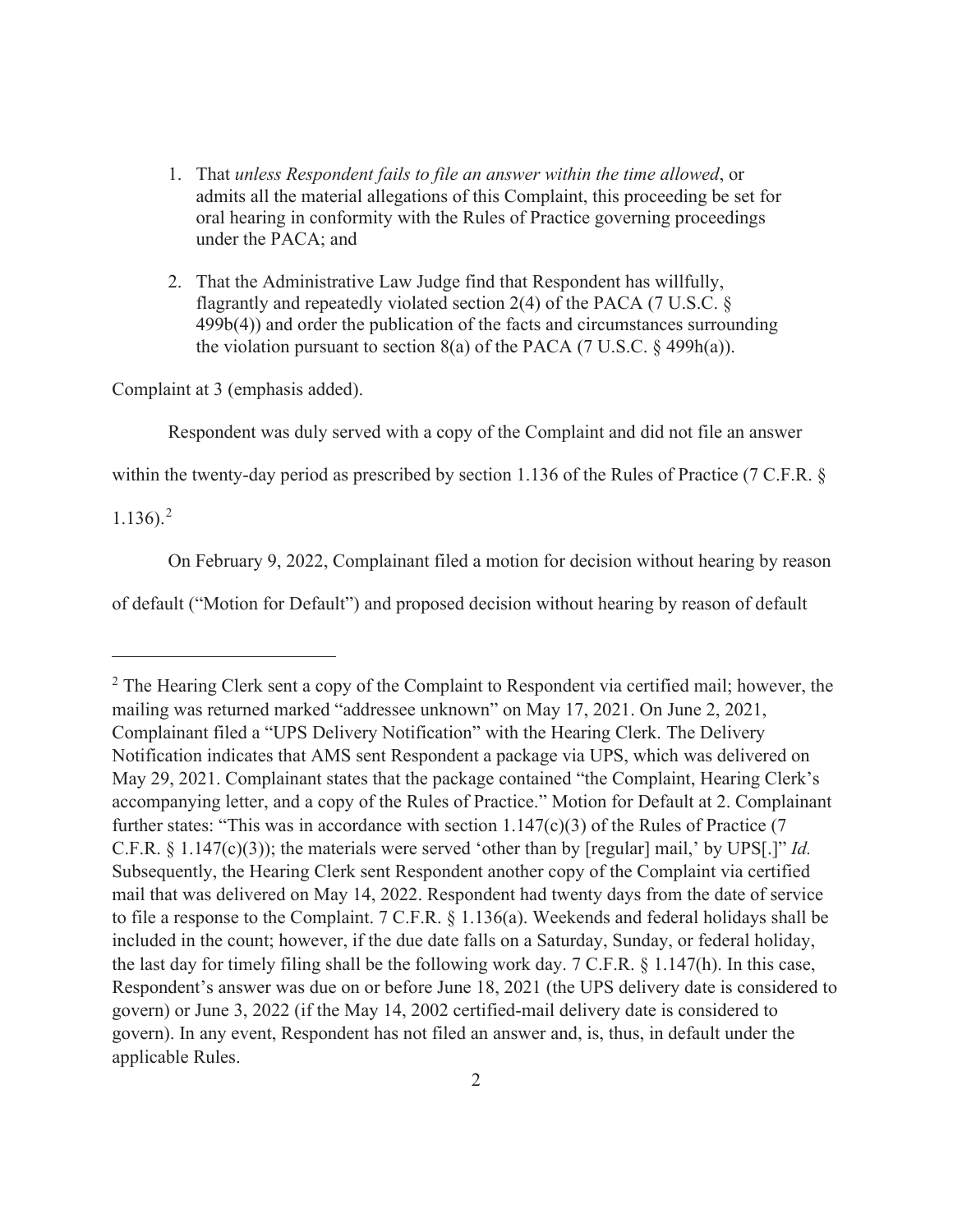("Proposed Decision") pursuant to section 1.139 of the Rules of Practice (7 C.F.R. § 1.139). Respondent has not filed any objections to Complainant's Motion for Default or Proposed Decision.<sup>3</sup>

 Failure to file a timely answer or failure to deny or otherwise respond to allegations in the Complaint shall be deemed, for purposes of this proceeding, an admission of the allegations in the Complaint, unless the parties have agreed to a consent decision.<sup>4</sup> Other than a consent decision, the Rules of Practice do not provide for exceptions to the regulatory consequences of an unfiled answer where, as in the present case, no meritorious objections have been filed.<sup>5</sup>

 As Respondent failed to answer the Complaint, and upon Complainant's motion for the issuance of a decision without hearing, this Decision and Order is issued without further procedure or hearing pursuant to section 1.139 of the Rules of Practice (7 C.F.R. § 1.139).

#### **Findings of Fact**

1. Respondent Farm Fresh Packers, LLC is or was a corporation organized and existing under the laws of the State of Florida. Respondent's mailing address is 1901 Green Road, Unit A, Pompano Beach, Florida 33064.

<sup>&</sup>lt;sup>3</sup> United States Postal Service records reflect that Complainant's Motion for Default and Proposed Decision were sent to Respondent via certified mail and delivered on February 14, 2022. Respondent had twenty days from the date of service to file objections thereto. 7 C.F.R. § 1.139. Weekends and federal holidays shall be included in the count; however, if the due date falls on a Saturday, Sunday, or federal holiday, the last day for timely filing shall be the following work day. 7 C.F.R. § 1.147(h). In this case, Respondent's objections were due on or before March 7, 2022. Respondent has not filed any objections.

 $47$  C.F.R. § 1.136(c).

<sup>5</sup> *See supra* note 3 and accompanying text.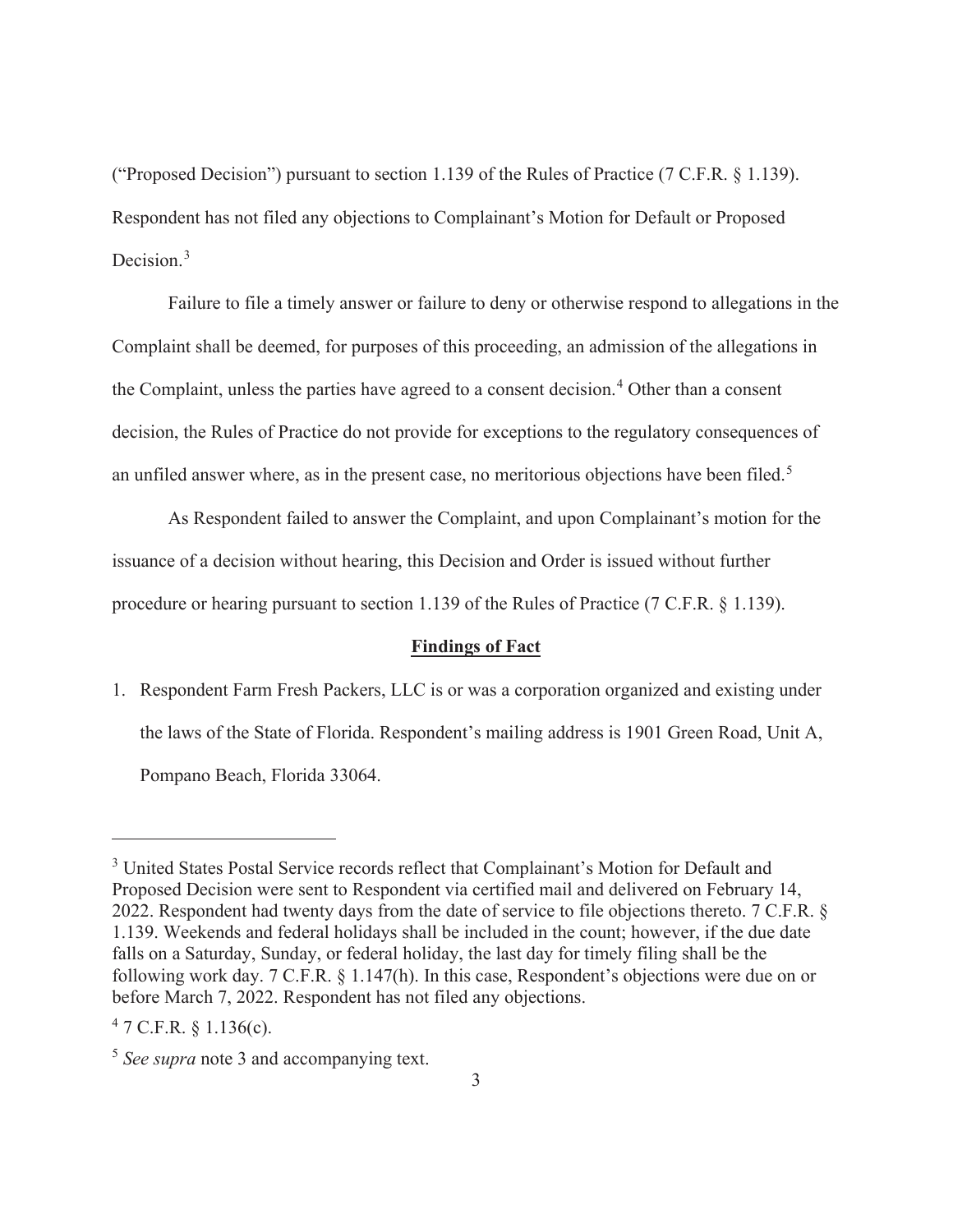- 2. At all times material herein, Respondent was licensed and/or operating subject to the provisions of the PACA. License number 20150304 was issued to Respondent on January 15, 2015. The license terminated on January 15, 2020, pursuant to PACA section (a) (7 U.S.C. § 499d(a)), when Respondent failed to pay the required annual renewal fee.
- 3. Respondent, during the period July 2017 through November 2018, on or about the dates and in the transactions set forth in Appendix A to the Complaint (incorporated herein by reference), failed to make full payment promptly to four sellers for twenty-four lots of perishable agricultural commodities that Respondent purchased, received, and accepted in interstate and foreign commerce, in the total amount of \$309,860.95.

### **Conclusions**

- 1. The Secretary of Agriculture has jurisdiction in this matter.
- 2. Respondent Farm Fresh Packers, LLC's failure to pay promptly with respect to the transactions referenced in Finding of Fact No. 3 above, and as set forth in Appendix A to the Complaint, constitutes willful, flagrant, and repeated violations of PACA section 2(4) (7 U.S.C. § 499b(4)), for which the below Order is issued.
- 3. The total unpaid balance due to sellers is more than a *de minimis* amount, thereby obviating the need for a hearing in this matter to determine the exact amount.<sup>6</sup>

<sup>6</sup> *See The Square Group, LLC*, 75 Agric. Dec. 689, 695 (U.S.D.A. 2016); *Tri-State Fruit & Vegetable, Inc.*, 46 Agric. Dec. 81, 82-83 (U.S.D.A. 1984) (Ruling on Certified Question).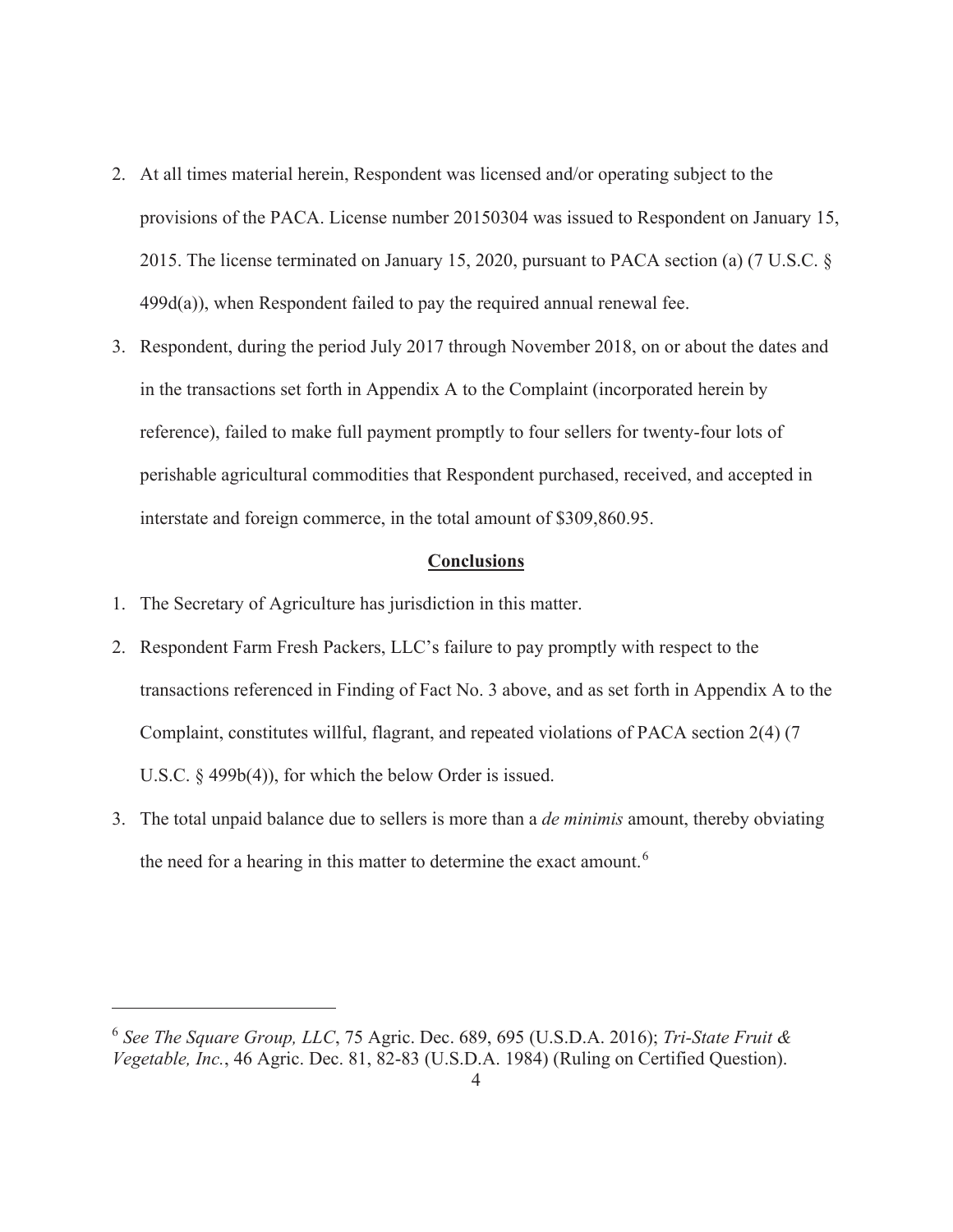4. As Respondent's PACA license is terminated, the appropriate sanction is publication of the facts and circumstances of Respondent's violations.<sup>7</sup>

#### **ORDER**

- 1. Complainant's Motion for Decision Without Hearing by Reason of Default is GRANTED.
- 2. A finding is made that Respondent Farm Fresh Packers, LLC committed willful, flagrant, and repeated violations of PACA section 2(4) (7 U.S.C. § 499b(4)).
- 3. The facts and circumstances of Respondent's PACA violations shall be published in accordance with PACA section  $8(a)$  (7 U.S.C.  $\S$  499h(a)).

 This Decision and Order shall be final and effective without further proceedings thirty-five (35) days after service, unless an appeal to the Judicial Officer is filed with the Hearing Clerk within thirty (30) days after service as provided in sections 1.139 and 1.145 of the Rules of Practice (7 C.F.R. §§ 1.139 and 1.145).

<sup>7</sup> *See Baiardi Food Chain v. United States*, 482 F.3d238, 240 (3d Cir. 2007); *Koam Produce, Inc.*, 65 Agric. Dec. 589, 621 (U.S.D.A. 2006); *Hogan Distrib., Inc.*, 55 Agric. Dec. 622, 633 (U.S.D.A. 1996).